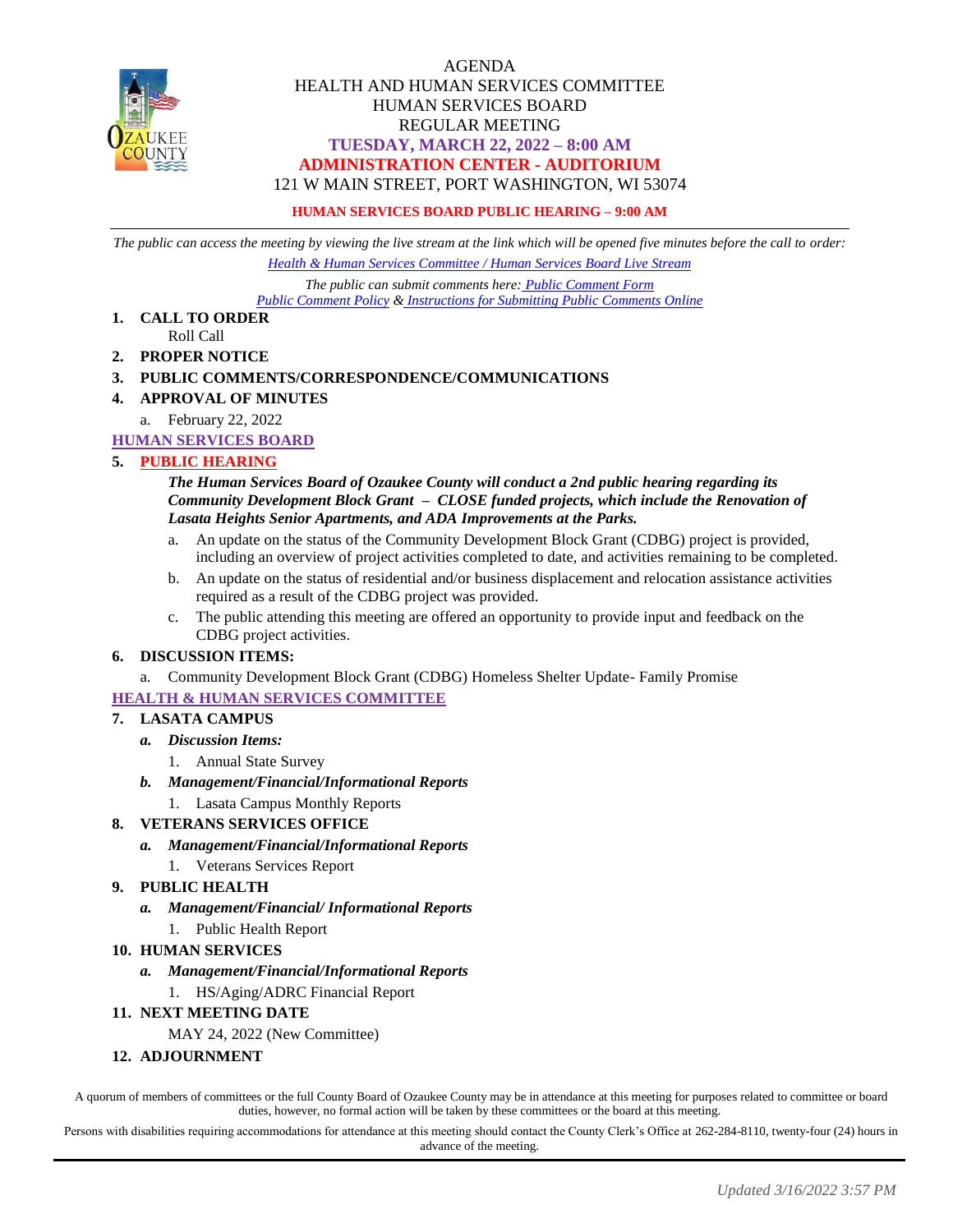## **AGENDA INFORMATION SHEET**

| <b>AGENDA DATE:</b> | <b>March 22, 2022</b>    |
|---------------------|--------------------------|
| <b>DEPARTMENT:</b>  | <b>County Clerk</b>      |
| <b>DIRECTOR:</b>    | <b>Julie Winkelhorst</b> |
| <b>PREPARER:</b>    | <b>Julie Winkelhorst</b> |
|                     |                          |

**Agenda Summary** February 22, 2022

<https://www.co.ozaukee.wi.us/AgendaCenter/ViewFile/Minutes/\_02222022-3037>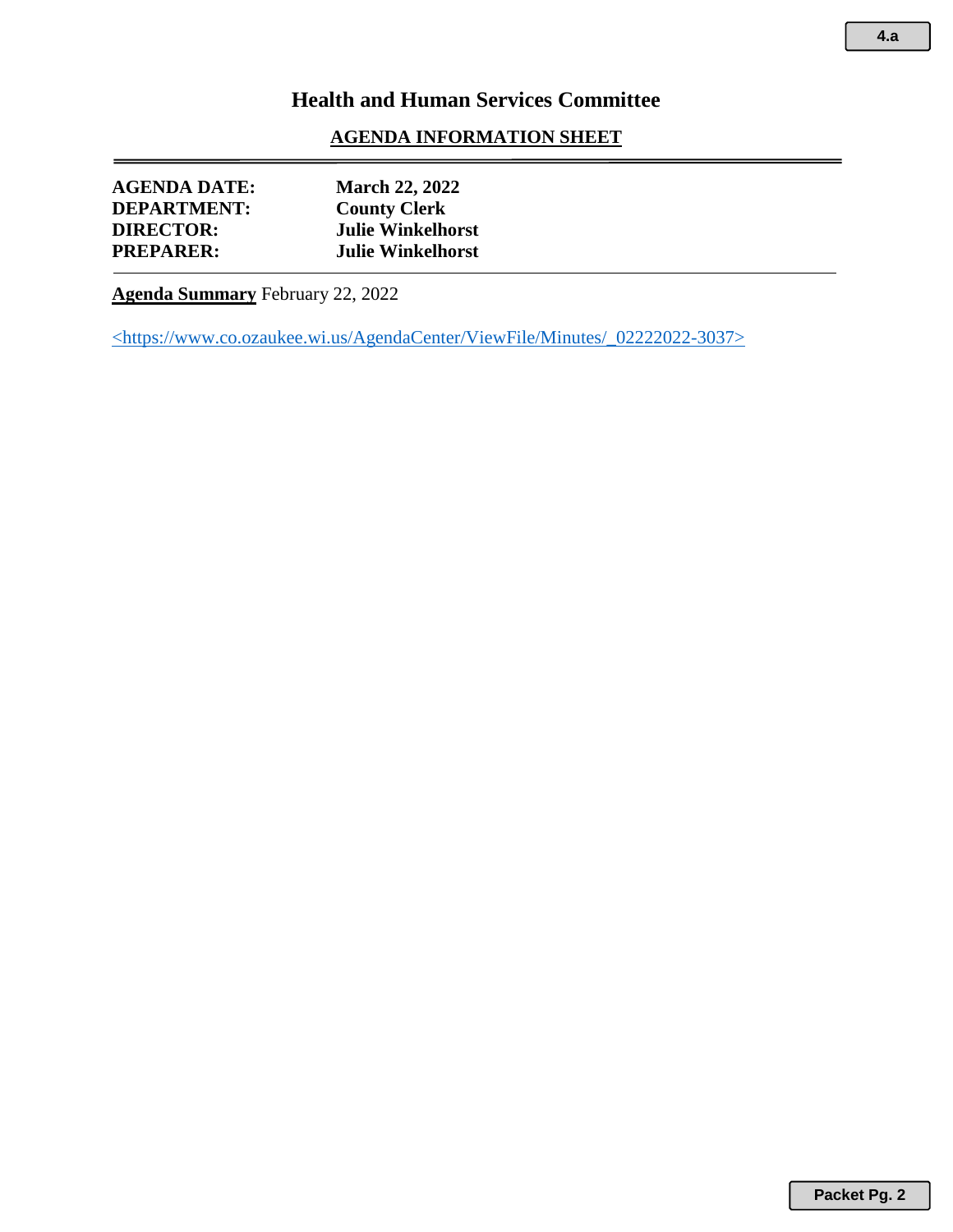## **AGENDA INFORMATION SHEET**

| <b>AGENDA DATE:</b> | <b>March 22, 2022</b>    |
|---------------------|--------------------------|
| <b>DEPARTMENT:</b>  | <b>County Clerk</b>      |
| <b>DIRECTOR:</b>    | <b>Julie Winkelhorst</b> |
| <b>PREPARER:</b>    | <b>Julie Winkelhorst</b> |

**Agenda Summary** Public Hearing Notice

## **ATTACHMENTS:**

• Human Services Board\_Public\_Hearing\_Notice\_3-22-2022 (PDF)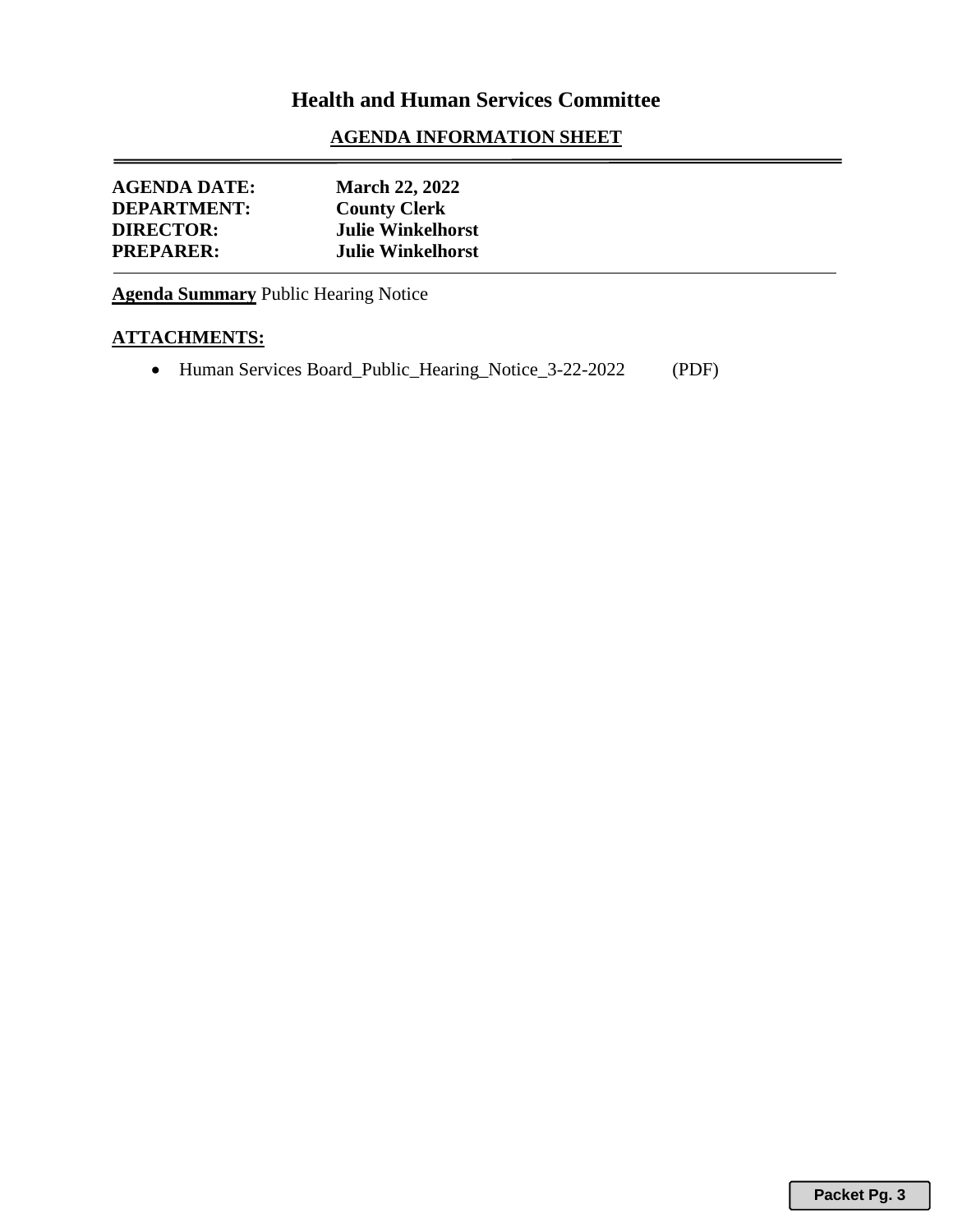## PUBLIC HEARING NOTICE

Ozaukee County Administration Center – Auditorium 121 W Main St, Port Washington, WI 53074 March 22<sup>nd</sup>, 2022 8:00 AM

The Human Services Board of Ozaukee County will conduct a 2<sup>nd</sup> public hearing regarding its Community Development Block Grant – CLOSE funded projects, which include the Renovation of Lasata Heights Senior Apartments, and ADA Improvements at the Parks. The public is invited to attend to learn about the CDBG – CLOSE program progress, and to comment on the activities funded by the CDBG program.

The agenda for the public hearing is:

- 1. An update on the status of the Community Development Block Grant (CDBG) project is provided, including an overview of project activities completed to date, and activities remaining to be completed.
- 2. An update on the status of residential and/or business displacement and relocation assistance activities required as a result of the CDBG project was provided.
- *3.* The public attending this meeting are offered an opportunity to provide input and feedback on the CDBG project activities.

Residents of Ozaukee County are encouraged to attend, especially residents with low to moderate incomes.

The meeting room is handicapped accessible.

Persons needing additional accommodations should contact The County Clerk's Office via telephone at (262) 284-8110, or via email: jwinkelhorst@co.ozaukee.wi.us.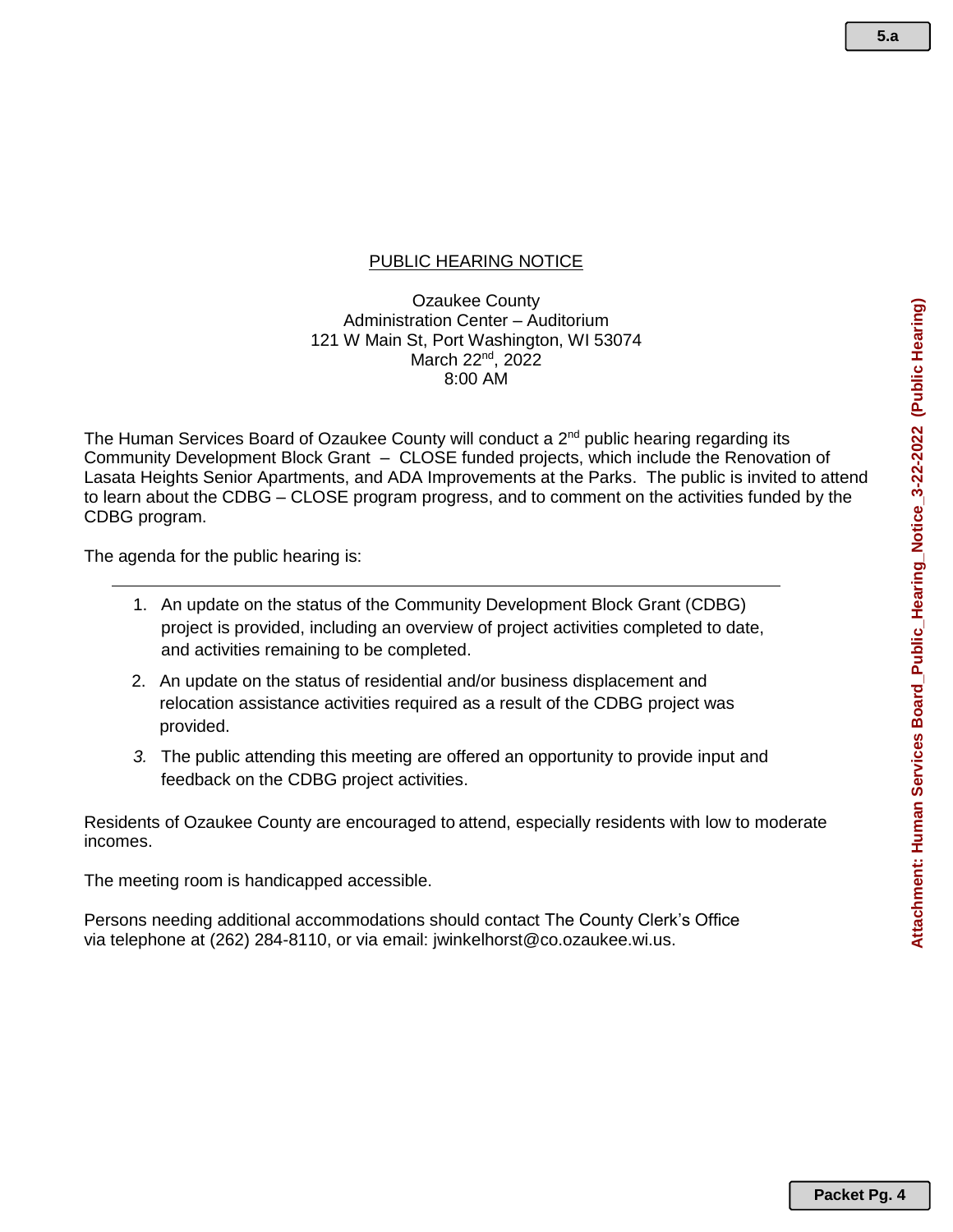## **AGENDA INFORMATION SHEET**

| <b>AGENDA DATE:</b> | <b>March 22, 2022</b> |
|---------------------|-----------------------|
| <b>DEPARTMENT:</b>  | Lasata Campus         |
| <b>DIRECTOR:</b>    | Amanda Kohal          |
| <b>PREPARER:</b>    | Amanda Kohal          |

**Agenda Summary** Lasata Campus Monthly Reports

## **ATTACHMENTS:**

- February 2022 Campus Financial Summary (PDF)
- LH February 2022 (PDF)
- LX February 2022 (PDF)
- LCC February 2022 (PDF)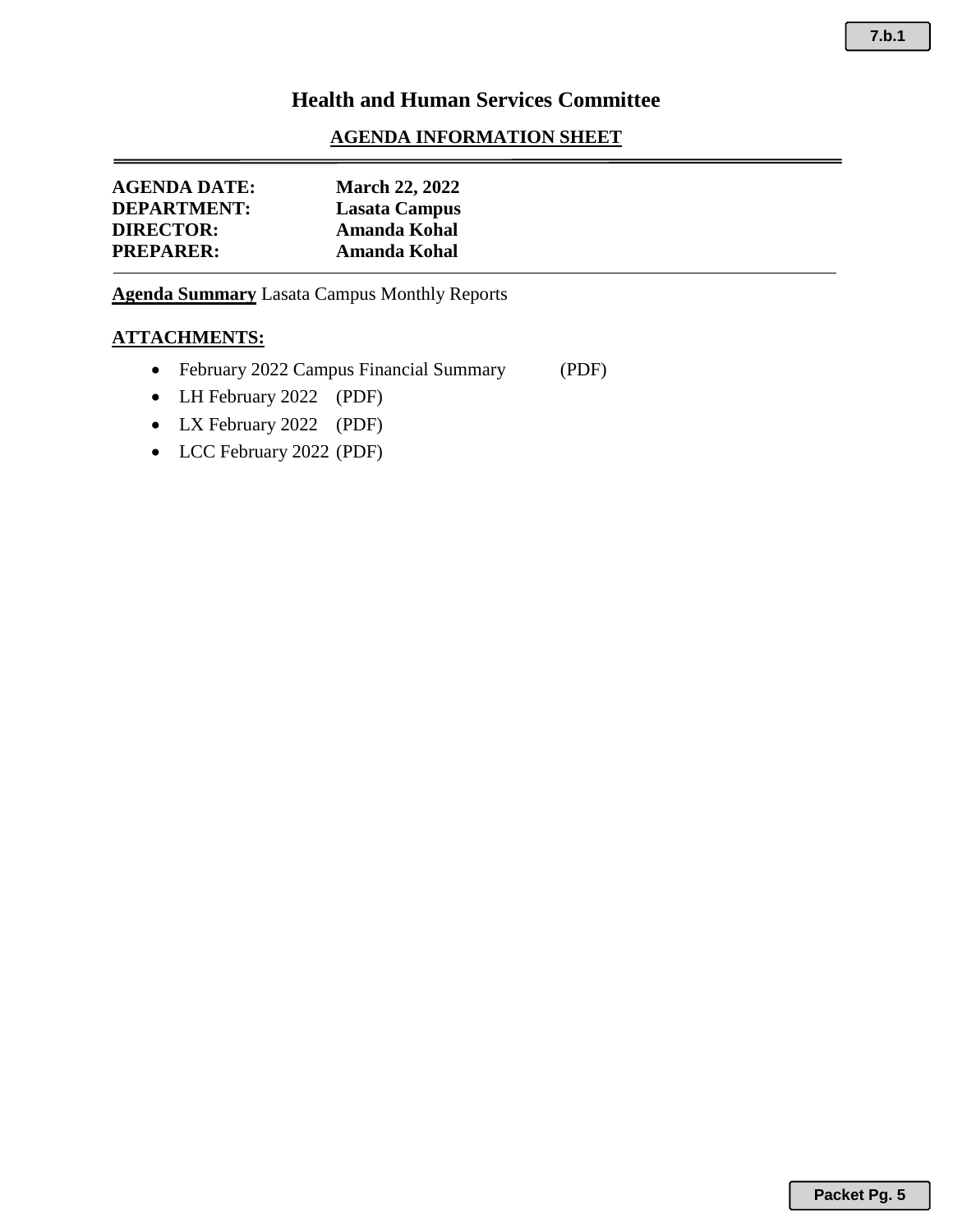## Ozaukee County Committee Report **Enterprise Fund Lasata Heights** For the Two Months Ending Monday, February 28, 2022<br>Profit and Loss Statement ACTUAL TO AMENDED BUDGET

|                                     | Current<br>Month<br>Actual | 2022<br><b>YTD</b><br>Actual | 2022<br>Amended<br><b>Budget</b> | <b>Budget</b><br><b>Balance</b> | %<br><b>Budget</b><br>YTD |
|-------------------------------------|----------------------------|------------------------------|----------------------------------|---------------------------------|---------------------------|
| <b>Revenues</b>                     |                            |                              |                                  |                                 |                           |
| <b>Public Charges for Services</b>  | \$61,908                   | \$129,584                    | \$789,565                        | \$659,981                       | 16.41%                    |
| <b>Other Revenue</b>                | \$100                      | \$100                        | \$1,100                          | \$1,000                         | 9.09%                     |
| <b>Total Revenues</b>               | \$62,008                   | \$129,684                    | \$790,665                        | \$660,981                       | 16.40%                    |
| <b>Expenditures</b>                 |                            |                              |                                  |                                 |                           |
| <b>Salaries</b>                     | \$15,201                   | \$22,294                     | \$220,482                        | \$198,188                       | 10.11%                    |
| <b>Fringe Benefits</b>              | \$7,618                    | \$19,814                     | \$83,934                         | \$64,120                        | 23.61%                    |
| Travel/Training                     |                            |                              | \$1,000                          | \$1,000                         | $0.00\%$                  |
| <b>Supplies</b>                     | \$99                       | \$99                         | \$55,850                         | \$55,751                        | 0.18%                     |
| <b>Purchased Services</b>           | \$13,020                   | \$19,822                     | \$148,822                        | \$129,000                       | 13.32%                    |
| <b>Interdepartment Charges</b>      | \$966                      | \$2,238                      | \$24,792                         | \$22,554                        | 9.03%                     |
| Depreciation                        |                            |                              | \$223,000                        | \$223,000                       | $0.00\%$                  |
| <b>Other Expenses</b>               | \$1,174                    | \$6,586                      | \$32,786                         | \$26,200                        | 20.09%                    |
| <b>Total Operating Expenditures</b> | \$38,078                   | \$70.853                     | \$790.666                        | \$719,813                       | 8.96%                     |
| <b>Capital Outlay</b>               |                            |                              |                                  |                                 |                           |
| <b>Equipment &amp; Furniture</b>    |                            |                              | \$75,000                         | \$75,000                        | $0.00\%$                  |
| <b>Buildings &amp; Land</b>         |                            |                              | \$15,000                         | \$15,000                        | $0.00\%$                  |
| Contra                              |                            |                              | \$90,000)                        | (\$90,000)                      | $0.00\%$                  |
| <b>Total Expenditures</b>           | \$38,078                   | \$70,853                     | \$790,666                        | \$719,813                       | 8.96%                     |
|                                     |                            |                              |                                  |                                 |                           |
|                                     |                            |                              |                                  |                                 |                           |
| <b>Net Increase (Decrease)</b>      | \$23,930                   | \$58,831                     | ( \$1)                           | (\$58,832)                      | 5883100<br>.00%           |

 $E$ quity:

CommRpt2022

3/9/2022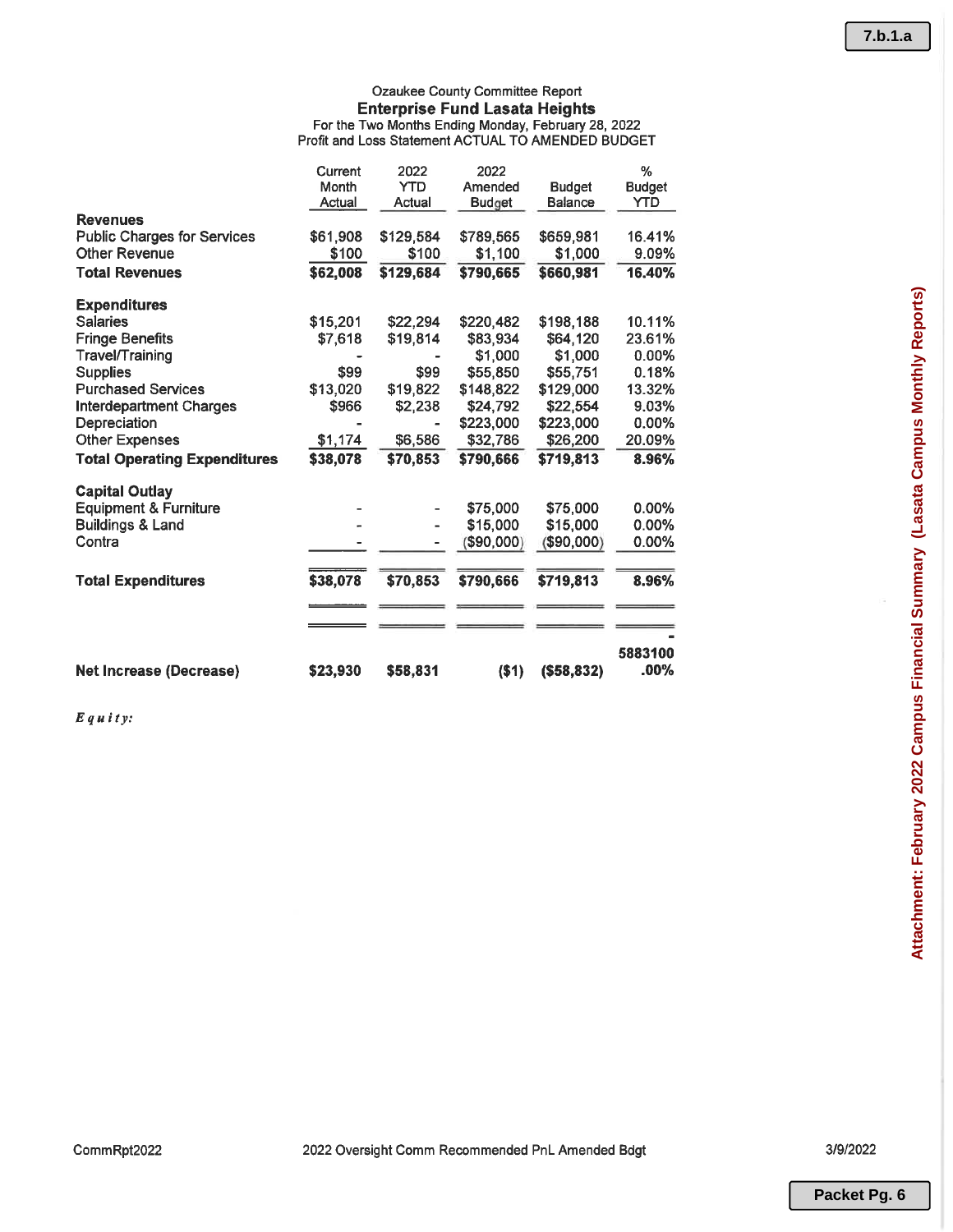## Ozaukee County Committee Report **Enterprise Fund Lasata RCAC** For the Two Months Ending Monday, February 28, 2022<br>Profit and Loss Statement ACTUAL TO AMENDED BUDGET

|                                                            | Current<br>Month | 2022<br><b>YTD</b> | 2022<br>Amended | <b>Budget</b>  | %<br><b>Budget</b> |
|------------------------------------------------------------|------------------|--------------------|-----------------|----------------|--------------------|
| <b>Revenues</b>                                            | Actual           | Actual             | <b>Budget</b>   | <b>Balance</b> | <b>YTD</b>         |
| <b>Public Charges for Services</b><br><b>Other Revenue</b> | \$255,214        | \$515,751          | \$3,304,559     | \$2,788,808    | 15.61%<br>81.20%   |
|                                                            | \$551            | \$1,624            | \$2,000         | \$376          |                    |
| <b>Total Revenues</b>                                      | \$255,765        | \$517,375          | \$3,306,559     | \$2,789,184    | 15.65%             |
| <b>Expenditures</b>                                        |                  |                    |                 |                |                    |
| <b>Salaries</b>                                            | \$83,565         | \$127,163          | \$1,110,207     | \$983.044      | 11.45%             |
| <b>Fringe Benefits</b>                                     | \$25,023         | \$60,257           | \$376,015       | \$315,758      | 16.03%             |
| Travel/Training                                            |                  |                    | \$1,000         | \$1,000        | 0.00%              |
| <b>Supplies</b>                                            | \$12,722         | \$26,091           | \$150,800       | \$124,709      | 17.30%             |
| <b>Purchased Services</b>                                  | \$14,268         | \$32,226           | \$256,901       | \$224,675      | 12.54%             |
| <b>Interdepartment Charges</b>                             | \$3,981          | \$8,267            | \$99,457        | \$91,190       | 8.31%              |
| Depreciation                                               |                  |                    | \$365,900       | \$365,900      | $0.00\%$           |
| <b>Debt Service</b>                                        |                  |                    | \$173,425       | \$173,425      | $0.00\%$           |
| <b>Other Expenses</b>                                      | \$6,405          | \$19,102           | \$86,479        | \$67,377       | 22.09%             |
| <b>Total Operating Expenditures</b>                        | \$145,964        | \$273,106          | \$2,620,184     | \$2,347,078    | 10.42%             |
| <b>Capital Outlay</b>                                      |                  |                    |                 |                |                    |
| <b>Equipment &amp; Furniture</b>                           |                  | \$3,014            | \$25,000        | \$21,986       | 12.06%             |
| <b>Buildings &amp; Land</b>                                |                  | \$1,998            | \$25,000        | \$23,002       | 7.99%              |
| Contra                                                     |                  |                    | \$50,000        | \$50,000)      | 0.00%              |
| <b>Total Capital Outlay</b>                                |                  | \$5,012            |                 | (\$5,012)      | $0.00\%$           |
| <b>Total Expenditures</b>                                  | \$145,964        | \$278,118          | \$2,620,184     | \$2,342,066    | 10.61%             |
| <b>Other Finance Uses</b>                                  |                  | \$686,376          | \$686,376       |                | 100.00%            |
| <b>Net Other Financing</b>                                 |                  |                    |                 |                |                    |
| <b>Sources/Uses</b>                                        |                  | \$686,376          | \$686,376       |                | 100.00%            |
|                                                            |                  |                    |                 |                | 4471190            |
| <b>Net Increase (Decrease)</b>                             | \$109,801        | (\$447,119)        | ( \$1)          | \$447.118      | $0.00\%$           |

 $E$ quity:

CommRpt2022

3/9/2022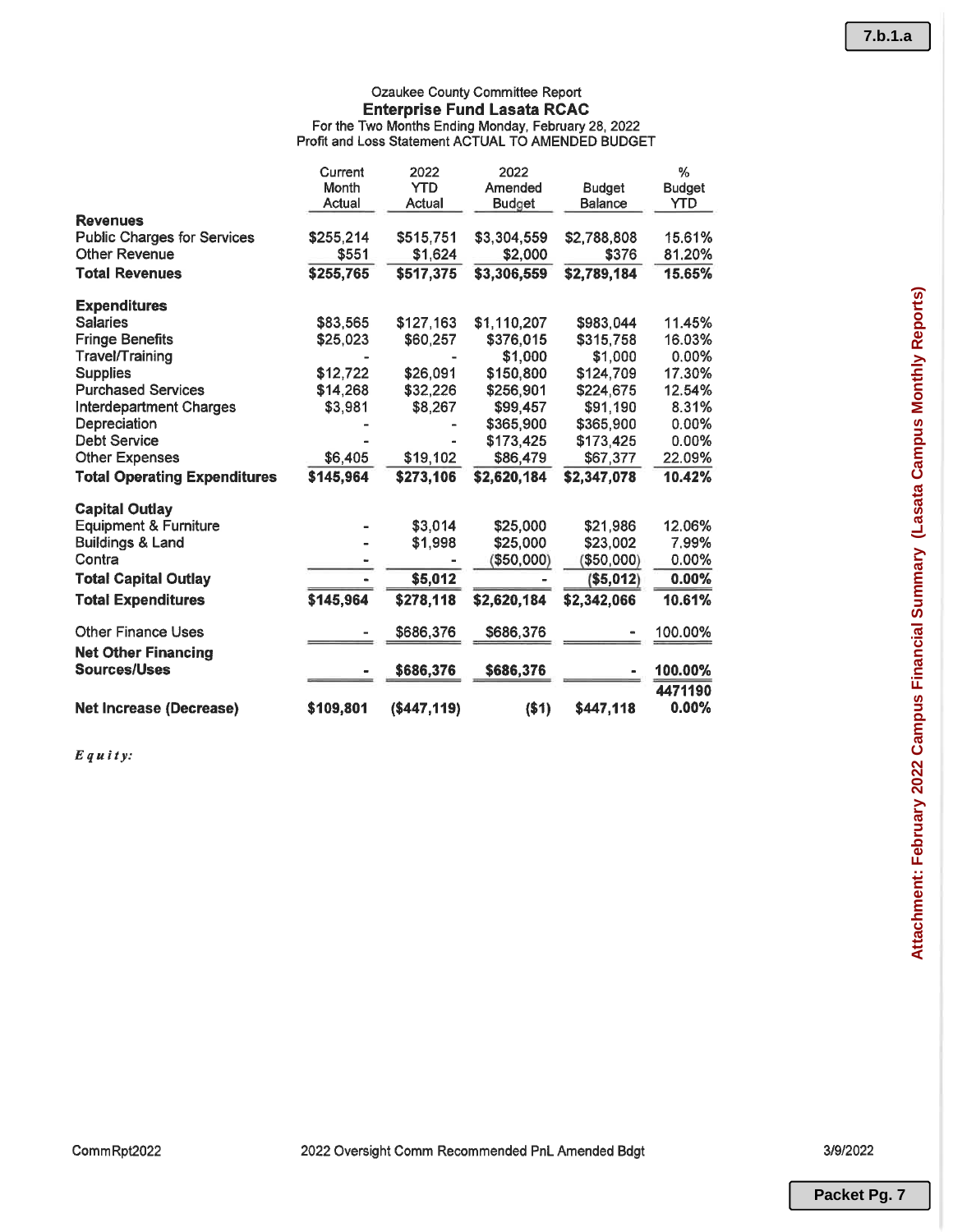## Ozaukee County Committee Report **Enterprise Fund Lasata Care Center** Final Price Prince Prince Care Care Control<br>For the Two Months Ending Monday, February 28, 2022<br>Profit and Loss Statement ACTUAL TO AMENDED BUDGET

|                                     | Current<br>Month<br>Actual | 2022<br><b>YTD</b><br>Actual | 2022<br>Amended<br>Budget | <b>Budget</b><br><b>Balance</b> | $\frac{0}{2}$<br><b>Budget</b><br>YTD |
|-------------------------------------|----------------------------|------------------------------|---------------------------|---------------------------------|---------------------------------------|
| <b>Revenues</b>                     |                            |                              |                           |                                 |                                       |
| <b>Public Charges for Services</b>  | \$695,328                  | \$1,512,636                  | \$12,491,963              | \$10,979,327                    | 12.11%                                |
| <b>Interest Revenue</b>             | \$1                        | \$8                          |                           | $($ \$8)                        | 0.00%                                 |
| <b>Other Revenue</b>                | \$14,959                   | \$28,965                     | \$1,459,650               | \$1,430,685                     | 1.98%                                 |
| <b>Total Revenues</b>               | \$710,288                  | \$1,541,609                  | \$13,951,613              | \$12,410,004                    | 11.05%                                |
| <b>Expenditures</b>                 |                            |                              |                           |                                 |                                       |
| <b>Salaries</b>                     | \$530,786                  | \$792,139                    | \$7,153,679               | \$6,361,540                     | 11.07%                                |
| <b>Fringe Benefits</b>              | \$164,552                  | \$396,419                    | \$2,675,254               | \$2,278,835                     | 14.82%                                |
| <b>Travel/Training</b>              |                            |                              | \$10,000                  | \$10,000                        | 0.00%                                 |
| <b>Supplies</b>                     | \$37,321                   | \$75,261                     | \$545,850                 | \$470,589                       | 13.79%                                |
| <b>Purchased Services</b>           | \$78,590                   | \$219,021                    | \$1,938,804               | \$1,719,783                     | 11.30%                                |
| <b>Interdepartment Charges</b>      | \$20,484                   | \$41,264                     | \$522,273                 | \$481,009                       | 7.90%                                 |
| Depreciation                        |                            |                              | \$828,000                 | \$828,000                       | 0.00%                                 |
| <b>Debt Service</b>                 | \$54,403                   | \$54,403                     | \$209,900                 | \$155,497                       | 25.92%                                |
| <b>Other Expenses</b>               | \$52,467                   | \$171,381                    | \$754,228                 | \$582,847                       | 22.72%                                |
| <b>Total Operating Expenditures</b> | \$938,603                  | \$1,749,888                  | \$14,637,988              | \$12,888,100                    | 11.95%                                |
| <b>Capital Outlay</b>               |                            |                              |                           |                                 |                                       |
| <b>Equipment &amp; Furniture</b>    | \$9,817                    | \$26,396                     | \$120,000                 | \$93.604                        | 22.00%                                |
| <b>Buildings &amp; Land</b>         |                            | \$1,059                      | \$20,000                  | \$18,941                        | 5.30%                                 |
| Contra                              |                            |                              | (\$140,000)               | (\$140,000)                     | 0.00%                                 |
| <b>Total Capital Outlay</b>         | \$9,817                    | \$27,455                     |                           | (\$27,455)                      | $0.00\%$                              |
| <b>Total Expenditures</b>           | \$948,420                  | \$1,777,343                  | \$14,637,988              | \$12,860,645                    | 12.14%                                |
| <b>Other Finance (Sources)</b>      |                            | (\$686,376)                  | (\$686,376)               |                                 | 100.00%                               |
| <b>Net Other Financing</b>          |                            |                              |                           |                                 |                                       |
| <b>Sources/Uses</b>                 |                            | (\$686,376)                  | ( \$686, 376)             |                                 | 100.00%                               |
|                                     |                            |                              |                           |                                 | 4506420                               |
| <b>Net Increase (Decrease)</b>      | ( \$238, 132)              | \$450,642                    | \$1                       | (\$450,641)                     | 0.00%                                 |

 $E$ quity:

3/9/2022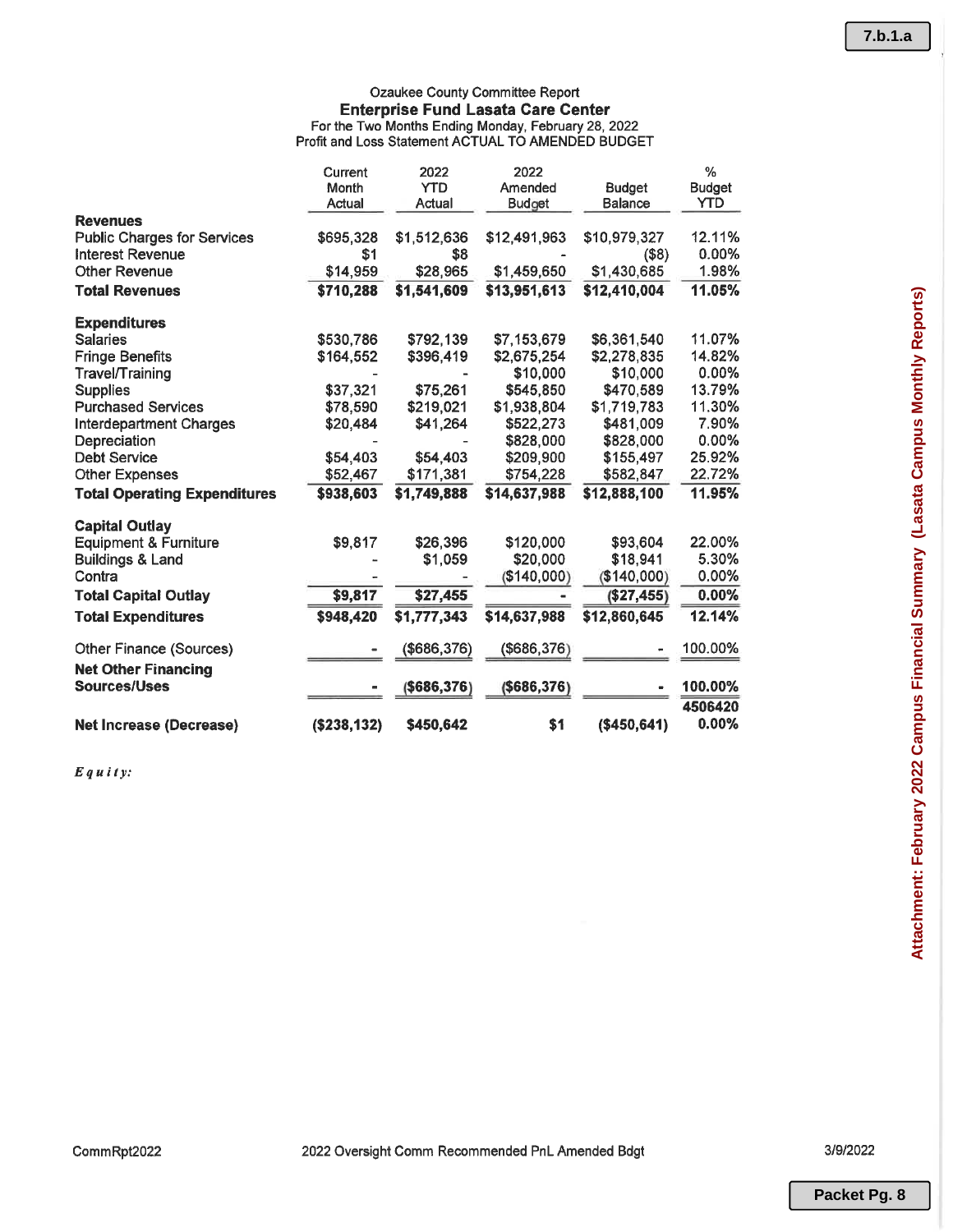Attachment: LH February 2022 (Lasata Campus Monthly Reports) **Attachment: LH February 2022 (Lasata Campus Monthly Reports)**

## **LASATA HEIGHTS MONTHLY REPORT February 2022 Kristen Sonnenberg, Director of Senior Apartments**

## **Census:**

• February census – 40

## **Breakdown of empty apartments:**

- $\circ$  9 apartments are ready to be rented (102, 103, 104, 105, 109, 212, 215, 315, and 319), we are currently not renting any apartments to prepare for the remodeling of the 24 apartments
- o Apartments 113, 114, 211, 213, 214,216, 217,220,313, 318, 320 are vacant and will be remodeled in 2022

## **Misc:**

- Dining Room: We continue with offering both service in the dining room and carryout as an alternate to eating in the dining room. Crossings continues to provide a carryout only option for the weekends.
- There were three tours in February- two of the tours are looking for a two-bedroom two bath or 1 bedroom 1 bath with washer and dryer, one of the tours submitted an application to go on our waiting list for when we are able to resume allowing move ins. All tours were made aware of the remodeling and encouraged to go on our waiting list if interested.
- Meetings with Seltzer- Ornst continue with meeting bi-weekly, with a goal of remodeling to start April 18th. 6 Tenants will be required to move in the first phase. Two of the six Tenants plan for this to be a permanent move. Phase 1 will include remodeling 15 of the 24 apartments.
- Tenants had so much fun at our first Murder Mystery Happy Hour in February.
- Two couples from Lasata were featured in the News Graphic for a Valentine's Day story on how they met.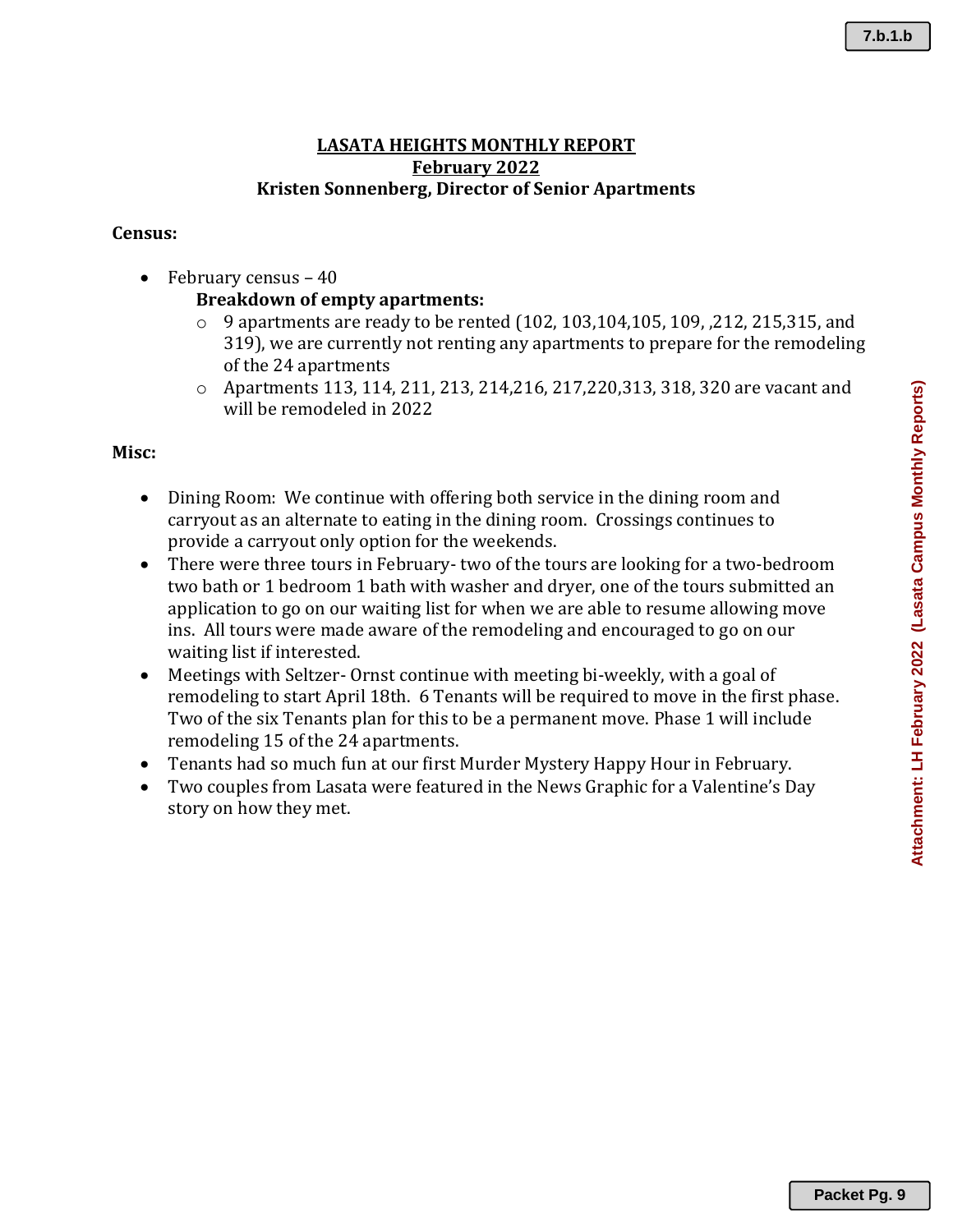Attachment: LX February 2022 (Lasata Campus Monthly Reports) **Attachment: LX February 2022 (Lasata Campus Monthly Reports)**

# **Lasata Crossings Monthly Report**

# **February 2022**

# **Submitted by: Patricia Fabian**

• **Census:** At the end of February, the census is 56 with 53 in assisted living and 3 additional persons in assisted living. The group consists of 49 tenants paying privately, seven utilizing Family Care.

# • **Admission/Discharges in February:**

- o Discharges:
	- **•** There were three discharges in February
		- One Successful Respite/Rehab returning home
		- One death (after transfer to Hospice/LCC)
		- One to a CBRF following over 3 months at LCC
- o Admissions:
	- We had one person move in during February
	- We have one person moving in the first week in March
	- We have two security deposits for scheduled March move ins
	- We continue to receive multiple phone calls every week inquiring about services and availability

## • **Waiting List:**

- There are 14 individuals on the waiting list for Family Care Studio apartments.
	- o Two of these are current tenants at Crossings
- There are 17 individuals on our waiting list for one and two bedroom apartments; 10 of these are on the inactive list.
	- o **Wait List:** Application and \$500 fee (refundable) on file
	- o **Inactive List:** Name on list; application complete and refundable fee on file but they prefer we not contact them.
	- o **Current residents and tenants on campus do not submit a waitlist fee.**
- **Highlights**
	- o **Activities**: February highlights included a special Valentine's Supper and music performance; we received numerous valentines for tenants from youth groups (School/church/4H). The annual "Balloon-O-Grams" were also a big hit! Everyone is very excited about having a dedicated Activity Coordinator and looking forward to spring and getting outside more.
	- o **Visiting**: We are Open to visitors. We require all visitors to complete the screening form, must have a mask on to enter the facility/be in common areas. We request no more than two visitors in an apartment at any time. We routinely have 20+ visitors a day.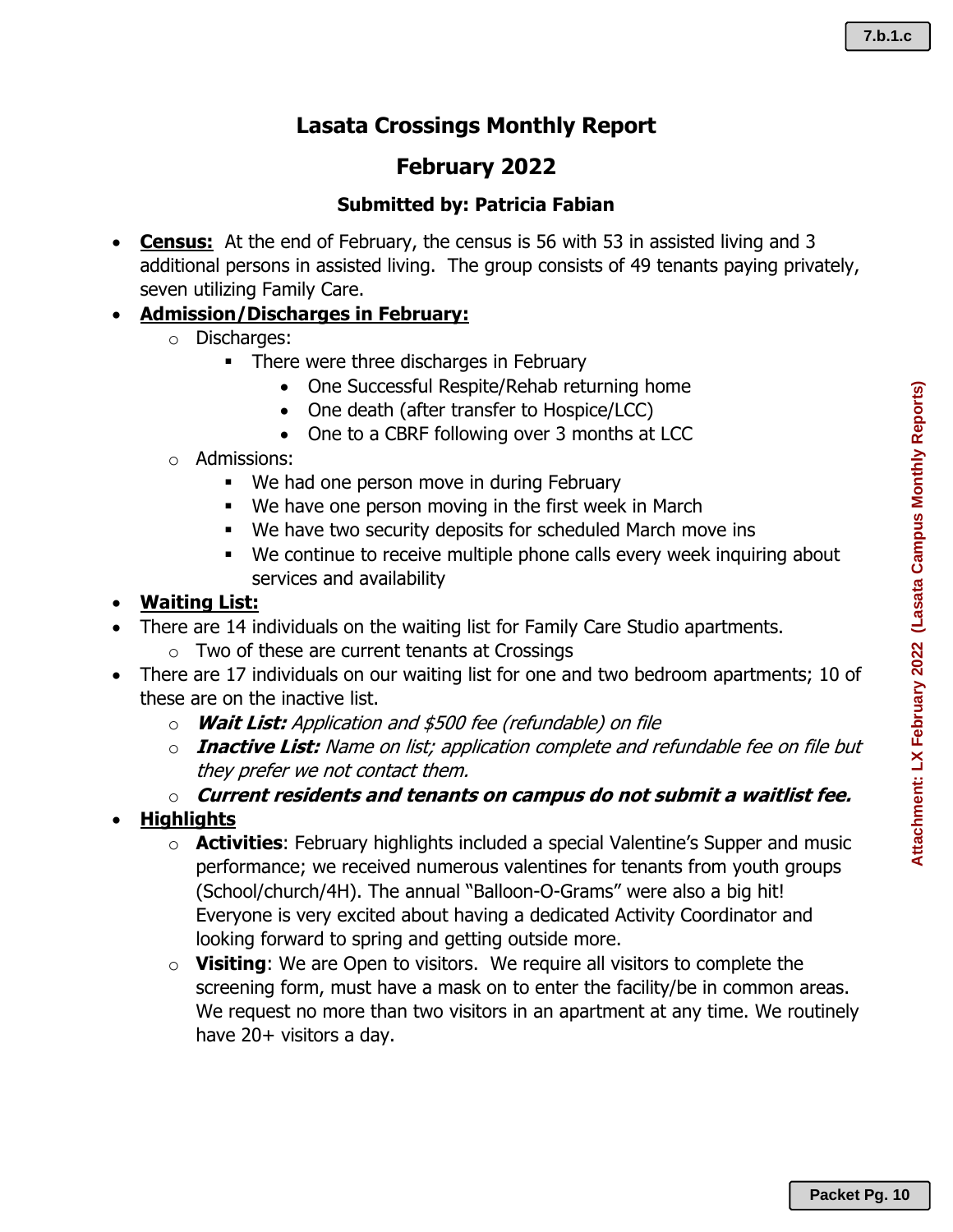## February 2022 Monthly Report

## Amanda Kohal

## **Average Daily Census**

| <b>Payor Mix</b><br><b>Days</b> | Current<br>Month<br><b>Actual AVG</b> | <b>YTD</b><br>actual<br><b>AVG</b> | <b>Budget</b> |
|---------------------------------|---------------------------------------|------------------------------------|---------------|
| Medicare/MC                     | 12                                    | 13                                 | 20            |
| Private                         | 20                                    | 19                                 | 27            |
| Medicaid                        | 44                                    | 44                                 | 63            |
| Total                           | 76                                    |                                    | 110           |

| <b>Payor Mix</b> | <b>Current</b>      | <b>YTD</b> | <b>Budget</b> |
|------------------|---------------------|------------|---------------|
|                  | <b>Month Actual</b> | actual     |               |
| Medicare/MC      | 16%                 | 17%        | 18%           |
| Private          | 26%                 | 25%        | 25%           |
| Medicaid         | 58%                 | 58%        | 57%           |
|                  |                     |            |               |

### **Organization and Operations Focus**

- ➢ Census
- ➢ Staffing, i.e. Focus Recruitment and retention committee, staff development and communication
- ➢ Adjusting policies and procedures specific to pandemic guidance. i.e. testing, vaccination, PPE and isolation
- ➢ Core Principals of Infection Prevention

### **Staffing/employee**

Recruitment and retention initiatives

- $\checkmark$  New Recruitment and retention committee kicked off,
- $\checkmark$  Staff development and training coordinator in place,
- $\checkmark$  Routine department meetings
- ✓ DHS surge staffing

## **Resident and Tenant highlights**

- Communal and small groups are occurring with safety and PPE protocols
- Special events
- Visitation remains open following the core principals of infection prevention

#### **Regulatory Updates**

No regulatory activity in February 2022

Annual survey completed March 2022

#### **Campus Projects and initiatives:**

- ❖ Campus Master plan
- ❖ Lasata Heights,
	- o Met with tenants and families to prepare for moves and communicate start of construction

#### **Financial Overview**

Census

**Staffing**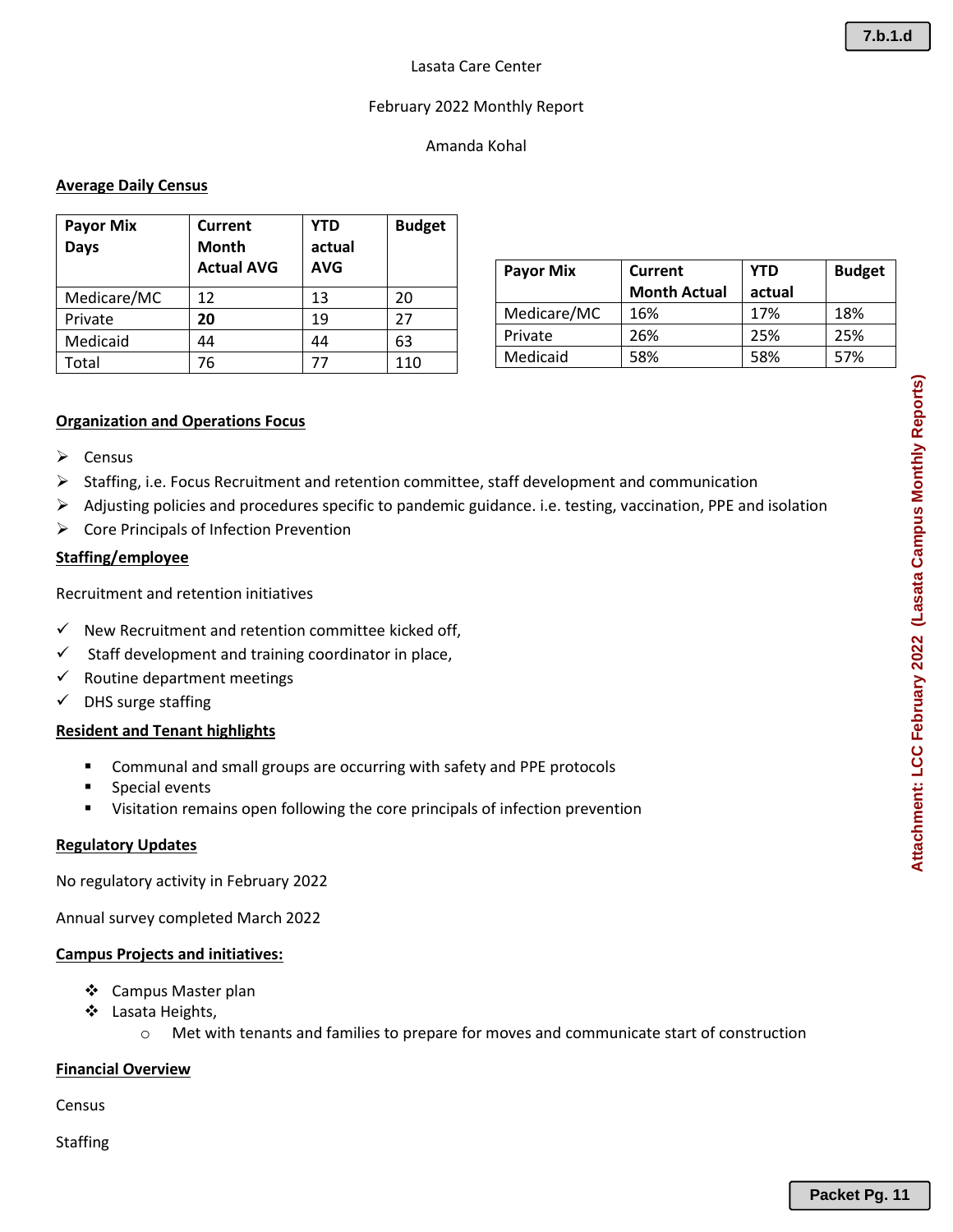## **AGENDA INFORMATION SHEET**

| <b>AGENDA DATE:</b> | <b>March 22, 2022</b>   |  |
|---------------------|-------------------------|--|
| <b>DEPARTMENT:</b>  | <b>Veterans Service</b> |  |
| <b>DIRECTOR:</b>    | <b>Kevin Johnson</b>    |  |
| <b>PREPARER:</b>    | <b>Kevin Johnson</b>    |  |

**Agenda Summary** Veterans Services Report

## **ATTACHMENTS:**

• Veterans Services Budget Feb 2022(PDF)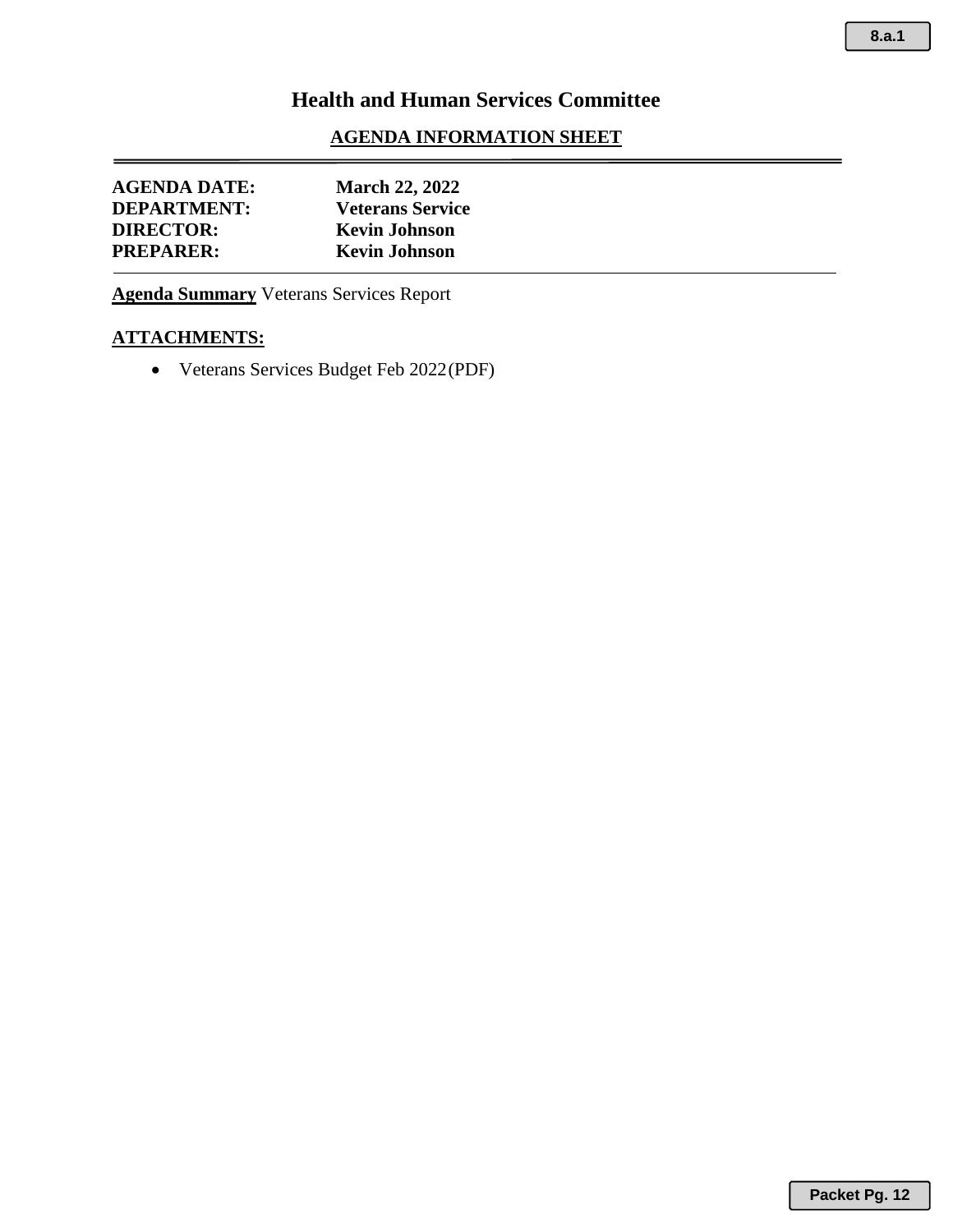#### Ozaukee County Committee Report **General Fund Veterans Services** For the Two Months Ending Monday, February 28, 2022 Profit and Loss Statement ACTUAL TO AMENDED BUDGET

|                                     | Current<br>Month<br>Actual | 2022<br><b>YTD</b><br>Actual | 2022<br>Amended<br>Budget | Budget<br><b>Balance</b> | $\frac{0}{0}$<br><b>Budget</b><br>YTD |
|-------------------------------------|----------------------------|------------------------------|---------------------------|--------------------------|---------------------------------------|
| <b>Revenues</b>                     |                            |                              |                           |                          |                                       |
| Intergovernmental Revenues          |                            |                              | \$20,000                  | \$20,000                 | $0.00\%$                              |
| <b>Public Charges for Services</b>  | \$40                       | \$70                         | \$1,500                   | \$1,430                  | 4.67%                                 |
| Interest Revenue                    | \$1                        | \$2                          | \$50                      | \$48                     | 4.00%                                 |
| <b>Total Revenues</b>               | \$41                       | \$72                         | \$21,550                  | \$21,478                 | 0.33%                                 |
| <b>Expenditures</b>                 |                            |                              |                           |                          |                                       |
| <b>Salaries</b>                     | \$10,838                   | \$16,256                     | \$143,699                 | \$127,443                | 11.31%                                |
| <b>Fringe Benefits</b>              | \$3,603                    | \$8,524                      | \$44,022                  | \$35,498                 | 19.36%                                |
| Travel/Training                     | \$157                      | \$336                        | \$10,800                  | \$10,464                 | 3.11%                                 |
| <b>Supplies</b>                     | \$91                       | \$91                         | \$1,100                   | \$1,009                  | 8.27%                                 |
| <b>Purchased Services</b>           | \$155                      | \$338                        | \$3,940                   | \$3,602                  | 8.58%                                 |
| Interdepartment Charges             | \$568                      | \$1,217                      | \$8,273                   | \$7,056                  | 14.71%                                |
| Grants                              | \$468                      | \$468                        | \$5,000                   | \$4,532                  | 9.36%                                 |
| <b>Other Expenses</b>               | \$4,938                    | \$4,938                      | \$7,500                   | \$2,562                  | 65.84%                                |
| <b>Total Operating Expenditures</b> | \$20,818                   | \$32,168                     | \$224,334                 | \$192,166                | 14.34%                                |
| <b>Capital Outlay</b>               |                            |                              |                           |                          |                                       |
| <b>Total Expenditures</b>           | \$20,818                   | \$32,168                     | \$224,334                 | \$192,166                | 14.34%                                |
| <b>Net Increase (Decrease)</b>      | (\$20,777)                 | (\$32,096)                   | (\$202,784)               | (\$170,688)              | 15.83%                                |

*E q u i t y:*

**Packet Pg. 13**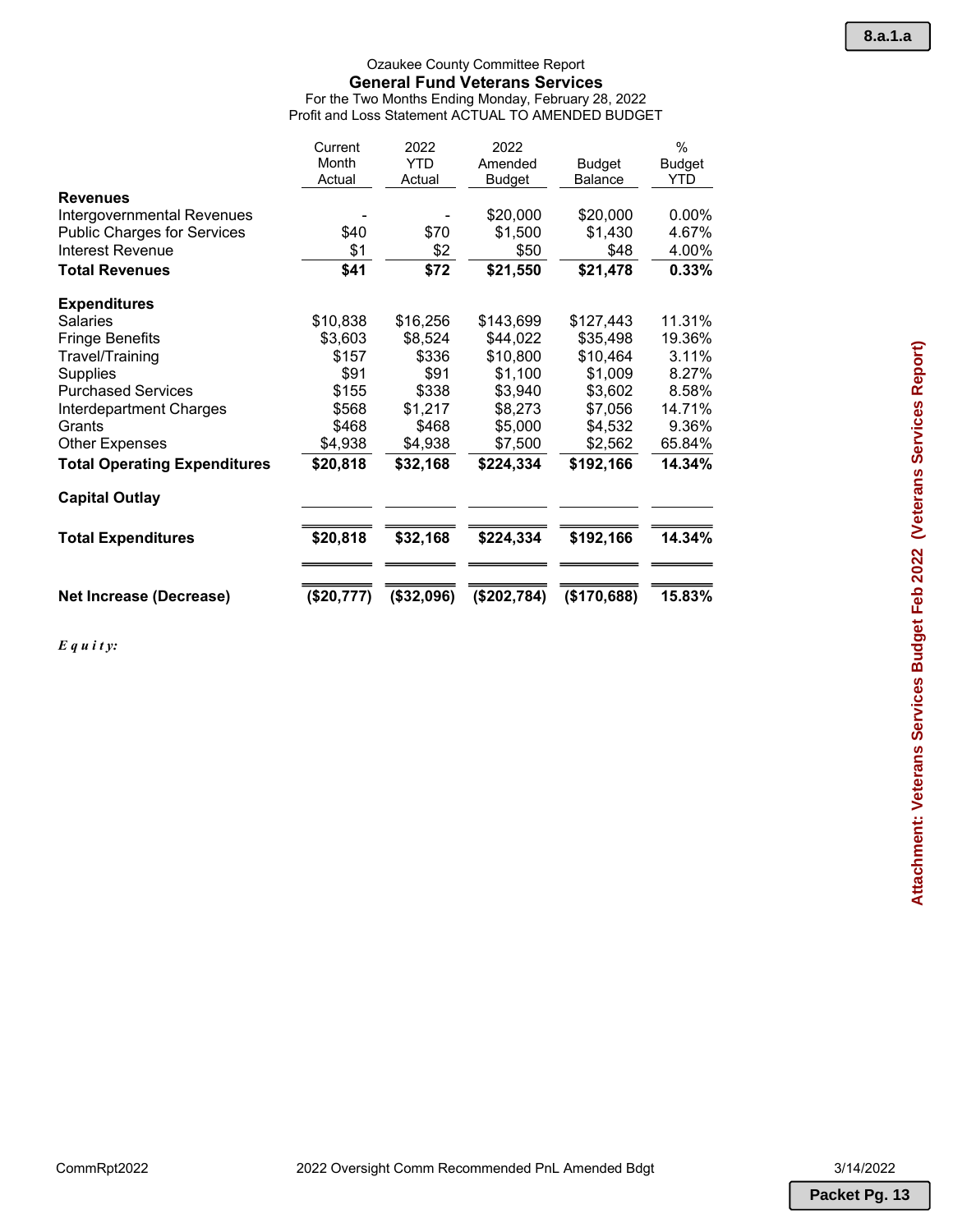## **AGENDA INFORMATION SHEET**

| <b>AGENDA DATE:</b><br><b>DEPARTMENT:</b> | <b>March 22, 2022</b><br><b>County Clerk</b> |
|-------------------------------------------|----------------------------------------------|
| <b>DIRECTOR:</b>                          | <b>Julie Winkelhorst</b>                     |
| <b>PREPARER:</b>                          | <b>Tyler Quaas</b>                           |

**Agenda Summary** Public Health Report

# **ATTACHMENTS:**

• PH Financials (PDF)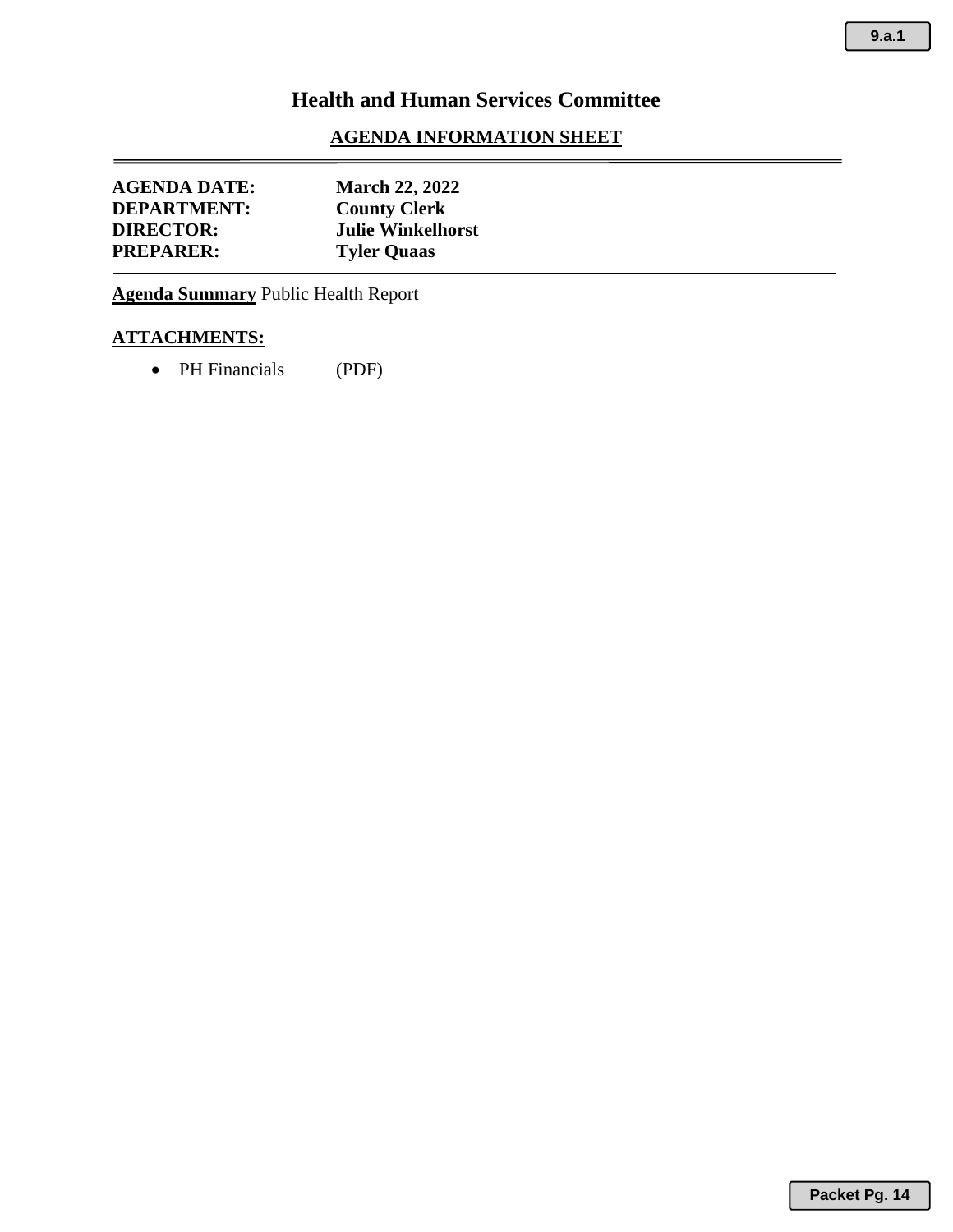| Current      | 2022        | 2022          |               | $\%$               |
|--------------|-------------|---------------|---------------|--------------------|
| Month        | <b>YTD</b>  | Amended       | <b>Budget</b> | <b>Budget</b>      |
| Actual       | Actual      | <b>Budget</b> | Balance       | YTD                |
|              |             |               |               |                    |
| \$43,392     | \$86,784    | \$520,702     | \$433,918     | 16.67%             |
|              |             | \$697,175     | \$697,175     | $0.00\%$           |
| \$95         | \$205       | \$78,000      | \$77,795      | 0.26%              |
|              | \$195,265   | \$847,180     | \$651,915     | 23.05%             |
|              | \$1,667     | \$17,070      | \$15,403      | 9.77%              |
| \$5,329      | \$7,856     | \$405,530     | \$397,674     | 1.94%              |
| \$60         | \$155       | \$1,000       | \$845         | 15.50%             |
| \$48,876     | \$291,932   | \$2,566,657   | \$2,274,725   | 11.37%             |
|              |             |               |               |                    |
| \$157,697    | \$246,969   | \$2,099,668   | \$1,852,699   | 11.76%             |
| \$47,048     | \$110,330   | \$613,284     | \$502,954     | 17.99%             |
| \$272        | \$462       | \$58,268      | \$57,806      | 0.79%              |
| \$99         | \$5,824     | \$98,377      | \$92,553      | $5.92\%$           |
| \$44         | \$2,893     | \$153,423     | \$150,530     | 1.89%              |
| \$34         | \$207       | \$5,900       | \$5,693       | 3.51%              |
| \$42,532     | \$59,566    | \$94,909      | \$35,343      | 62.76%             |
| \$247,726    | \$426,251   | \$3,123,829   | \$2,697,578   | 13.65%             |
|              |             |               |               |                    |
| \$247,726    | \$426,251   | \$3,123,829   | \$2,697,578   | 13.65%             |
|              |             | (\$557,167)   | (\$557,167)   | $0.00\%$           |
|              |             |               |               |                    |
|              |             | (\$557,167)   | (\$557,167)   | $0.00\%$           |
| (\$198, 850) | (\$134,319) |               | \$134,314     | 2686380<br>$.00\%$ |
|              |             |               | $($ \$5)      |                    |

 $E$ *qu i ty*: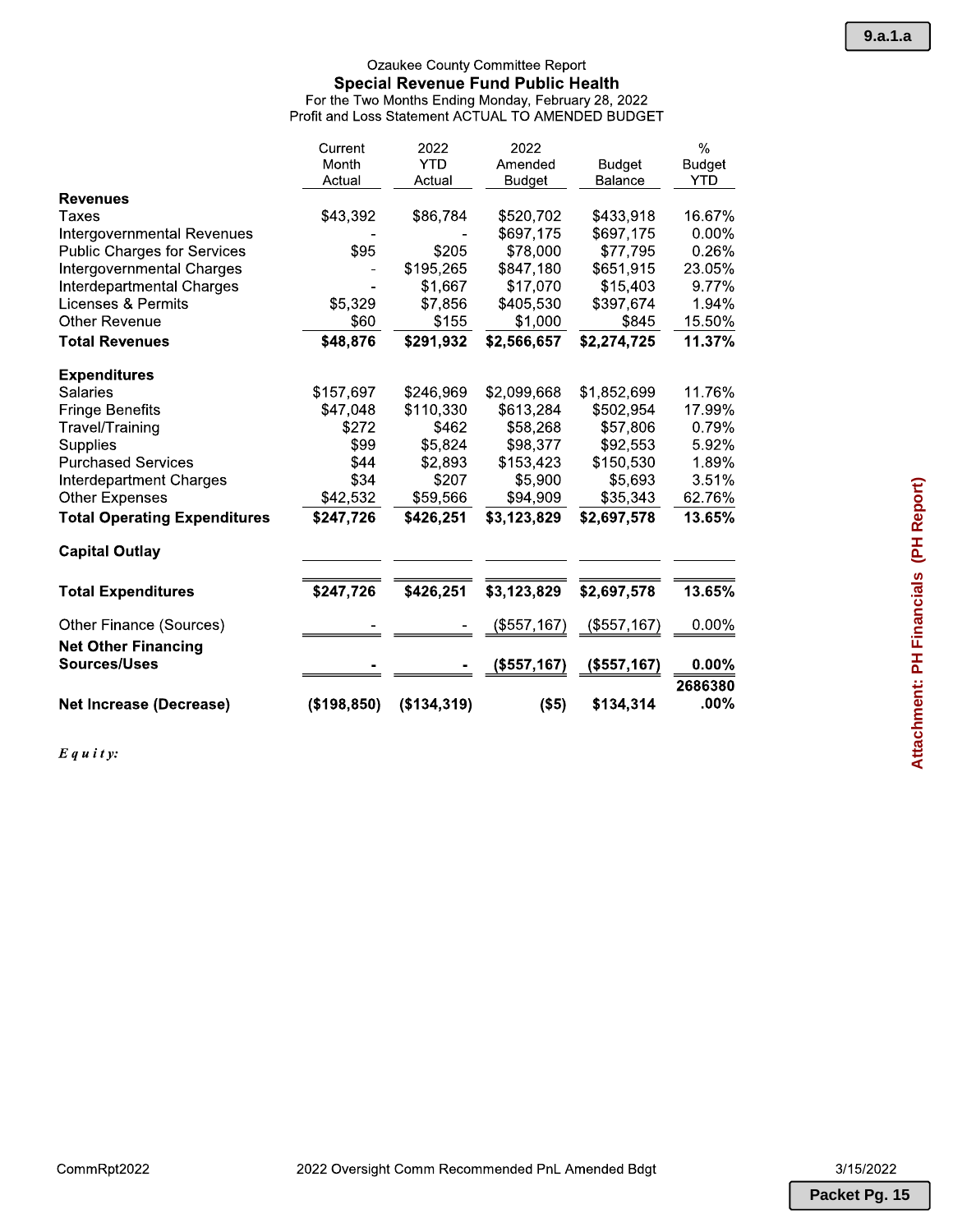## **AGENDA INFORMATION SHEET**

| <b>AGENDA DATE:</b> | <b>March 22, 2022</b> |  |  |
|---------------------|-----------------------|--|--|
| <b>DEPARTMENT:</b>  | <b>Human Services</b> |  |  |
| <b>DIRECTOR:</b>    | <b>Liza Drake</b>     |  |  |
| <b>PREPARER:</b>    | <b>Brad Mueller</b>   |  |  |
|                     |                       |  |  |

**Agenda Summary** HS/Aging/ADRC Financial Report

## **ATTACHMENTS:**

• HSAgingADRCCommRptFeb22 (PDF)